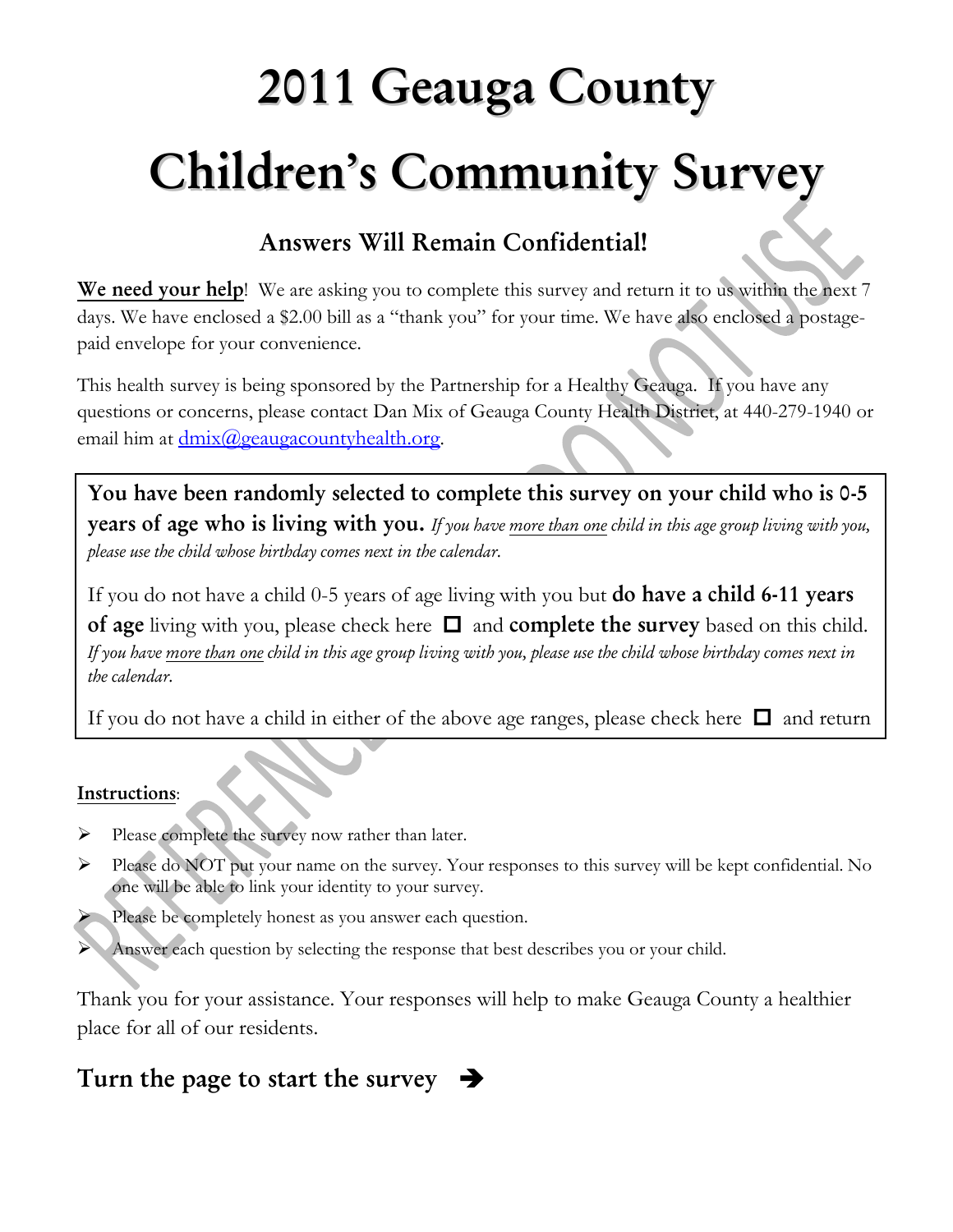#### **Child's Demographics**

1. What is your child's birth date?

/ / Month Day Year

- 2. What is your child's gender?  $\Box$  Male
	- **D** Female
- 3. How tall is your child now? FEET

INCHES

- Don't know
- 4. How much does your child weigh now? POUNDS
	- Don't know
- 5. Which one of these groups would you say best represents your child's race?
	- **D** White
	- Black or African American
	- $\Box$  Asian
	- **Native Hawaiian or Other Pacific Islander**
	- American Indian/Alaska Native
	- **Biracial**
	- $\Box$  Other (specify):
- 6. Is your child of Hispanic or Latino origin?
	- Yes
	- $\Box$  No

### **Health Status**

- 7. In general, how would you describe your child's health? **Q** Excellent
	- Very good
	- **D** Fair
	- **D** Poor
	- Don't know

# **Health Insurance Coverage**

- 8. What type of health insurance does your child have? **Nour employer insurance** 
	- Someone else's employer insurance
	- You or someone else buys on your own
	- Medicaid or State Children's Health Insurance Program (S-CHIP)
	- **Q** Medicare
	- No health insurance coverage
	- $\Box$  Some other source of insurance

9. Does your child have insurance that covers the following?:

| Well child visits?        | $\Box$ Yes | $\Box$ No      | Don't know        |
|---------------------------|------------|----------------|-------------------|
| Doctor visits?            | $\Box$ Yes | N <sub>o</sub> | Don't know        |
| Hospital stays?           | Yes        | No             | Don't know        |
| Dental?                   | $\Box$ Yes | $\Box$ No      | $\Box$ Don't know |
| Vision?                   | $\Box$ Yes | $\rm No$       | $\Box$ Don't know |
| Mental health?            | Yes        | No             | Don't know        |
| Prescription<br>coverage? | $\Box$ Yes | $\Box$ No      | Don't know        |
| Immunizations?            | Yes        | Nο             | Don't know        |

# **Healthcare Access and Utilization**

- 10. During the past 12 months, how many times did your child go to a hospital emergency room for health care?  $\Box$  0 times
	- $\Box$  1 time
	- $\Box$  2 times
	- 3 or more times
	- Don't know
- 11. During the past 12 months, why did your child not get all the medical care that your child needed? **(CHECK ALL THAT APPLY)**
	- $\Box$  Child did receive the medical care he/she needed
	- $\Box$  Costs too much
	- No insurance
	- $\Box$  Health plan problem
	- $\Box$  Could not find doctor who accepted child's insurance
	- Not available in area/ transportation problems
	- $\Box$  Not convenient times/ could not get appointment
	- Doctor didn't know how to treat or provide care
	- $\Box$  Did not like the doctor
	- Did not know where to go for treatment
	- □ Child refused to go
	- $\Box$  Treatment is ongoing
	- $\Box$  Vaccine shortage
	- **Q** Other
	- No referral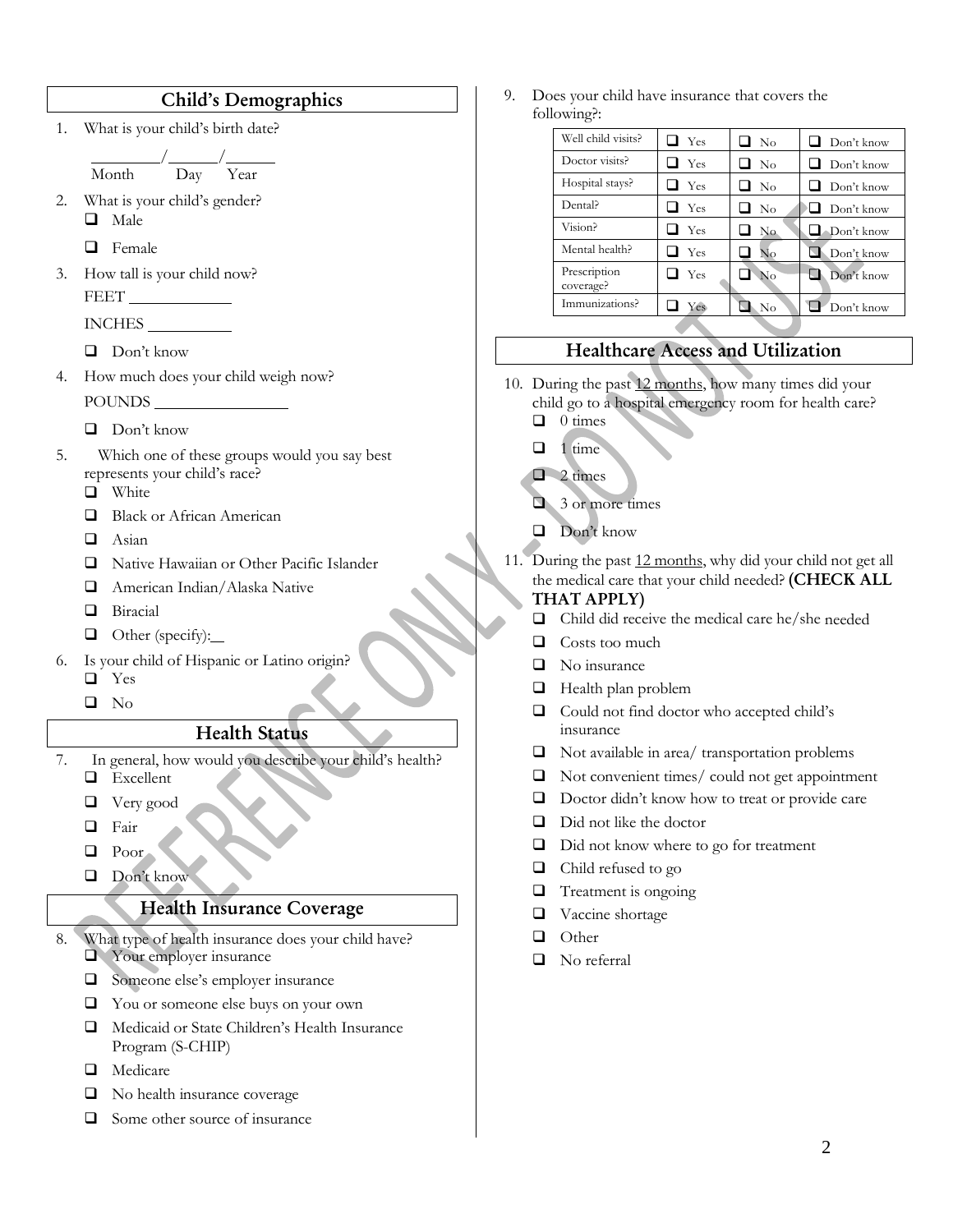12. During the past 12 months, why did your child not get all the prescription medication that your child needed?

## **(CHECK ALL THAT APPLY)**

- $\Box$  Child did receive the prescription medications he/she needed
- $\Box$  Costs too much
- **No** insurance
- $\Box$  Health plan problem
- Can't find doctor who accepts child's insurance
- $\Box$  Not available in area/ transportation problems
- Not convenient times/ could not get appointment
- Doctor did not know how to treat or provide care
- **D** Dissatisfaction with doctor
- Did not know where to go for treatment
- **T** Treatment is ongoing
- **Q** Other
- No referral

#### **Health Conditions**

13. Does your child have any of the following allergies? **(CHECK ALL THAT APPLY)**

- **D** Peanuts
- **Q** Wheat
- $\Box$  Soy
- $\Box$  Milk
- $\Box$  Eggs
- **D** Bees
- **Q** Strawberries
- Kiwi
- **Q** Watermelon
- $\Box$  Gluten
- Red dye
- $\Box$  Tree nuts
- Fish
- Shellfish
- **Q** Pollen
- Grasses
- **Q** Ragweed
- **D** Fungi
- **D** Mold
- **House dust mites**
- Dogs
- $\Box$  Cats
- **u** Horses
- **Other:**
- Yes, and my child has an Epi-pen for the allergy
- **None of the above**

14. Has the doctor or health professional ever told you that your child has any of the following conditions?

| Asthma?                                                                                                    | $\square$ Yes |               | $\square$ No | $\Box$ Don't know |
|------------------------------------------------------------------------------------------------------------|---------------|---------------|--------------|-------------------|
| Vision problems that cannot $\Box$ Yes<br>be corrected with glasses or<br>contact lenses?                  |               |               | $\Box$ No    | $\Box$ Don't know |
| Hearing problems?                                                                                          | $\Box$ Yes    |               | $\Box$ No    | Don't know        |
| Attention deficit disorder or □ Yes<br>attention deficit<br>hyperactivity disorder<br>that is ADD or ADHD? |               |               | $\square$ No | Don't know        |
| Anxiety problems?                                                                                          |               | $\square$ Yes | $\square$ No | $\Box$ Don't know |
| Depression problems?                                                                                       | $\Box$ Yes    |               | $\square$ No | $\Box$ Don't know |
| Diabetes?                                                                                                  | $\Box$ Yes    |               | $\Box$ No    | $\Box$ Don't know |
| Autism?                                                                                                    | $\Box$ Yes    |               | $\square$ No | $\Box$ Don't know |
| Bone, joint, or muscle<br>problems?                                                                        | $\Box$ Yes    |               | $\Box$ No    | $\Box$ Don't know |
| Pneumonia?                                                                                                 | $\square$ Yes |               | $\square$ No | $\Box$ Don't know |
| Birth defect?                                                                                              | $\square$ Yes |               | $\square$ No | $\Box$ Don't know |
| Epilepsy?                                                                                                  | $\square$ Yes |               | $\square$ No | $\Box$ Don't know |
| Urinary tract infections?                                                                                  | $\Box$ Yes    |               | $\Box$ No    | $\Box$ Don't know |
| Digestive tract infections?                                                                                | $\Box$ Yes    |               | $\Box$ No    | $\Box$ Don't know |
| Appendicitis?                                                                                              |               | $\Box$ Yes    | $\square$ No | Don't know        |
| Head injury?                                                                                               | $\square$ Yes |               | $\Box$ No    | $\Box$ Don't know |
| Behavioral or conduct<br>problems?                                                                         | $\square$ Yes |               | $\Box$ No    | $\Box$ Don't know |
| Any developmental delay or $\square$ Yes<br>physical impairment?                                           |               |               | $\square$ No | $\Box$ Don't know |
| Learning disability?                                                                                       | $\square$ Yes |               | $\Box$ No    | $\Box$ Don't know |
| Genetic diseases?                                                                                          |               | $\square$ Yes | $\Box$ No    | $\Box$ Don't know |
| Cancer?                                                                                                    |               | $\square$ Yes | $\Box$ No    | $\Box$ Don't know |

- 15. During the past 12 months, has your child had an episode of asthma or an asthma attack? (Asthma attacks, sometimes called episodes, refer to periods of worsening asthma symptoms that make the respondent limit his/her activity more than usual, or make your child seek medical care)
	- Yes
	- No, my child does not have asthma
	- $\Box$  No, my child did not have an asthma attack
	- Don't know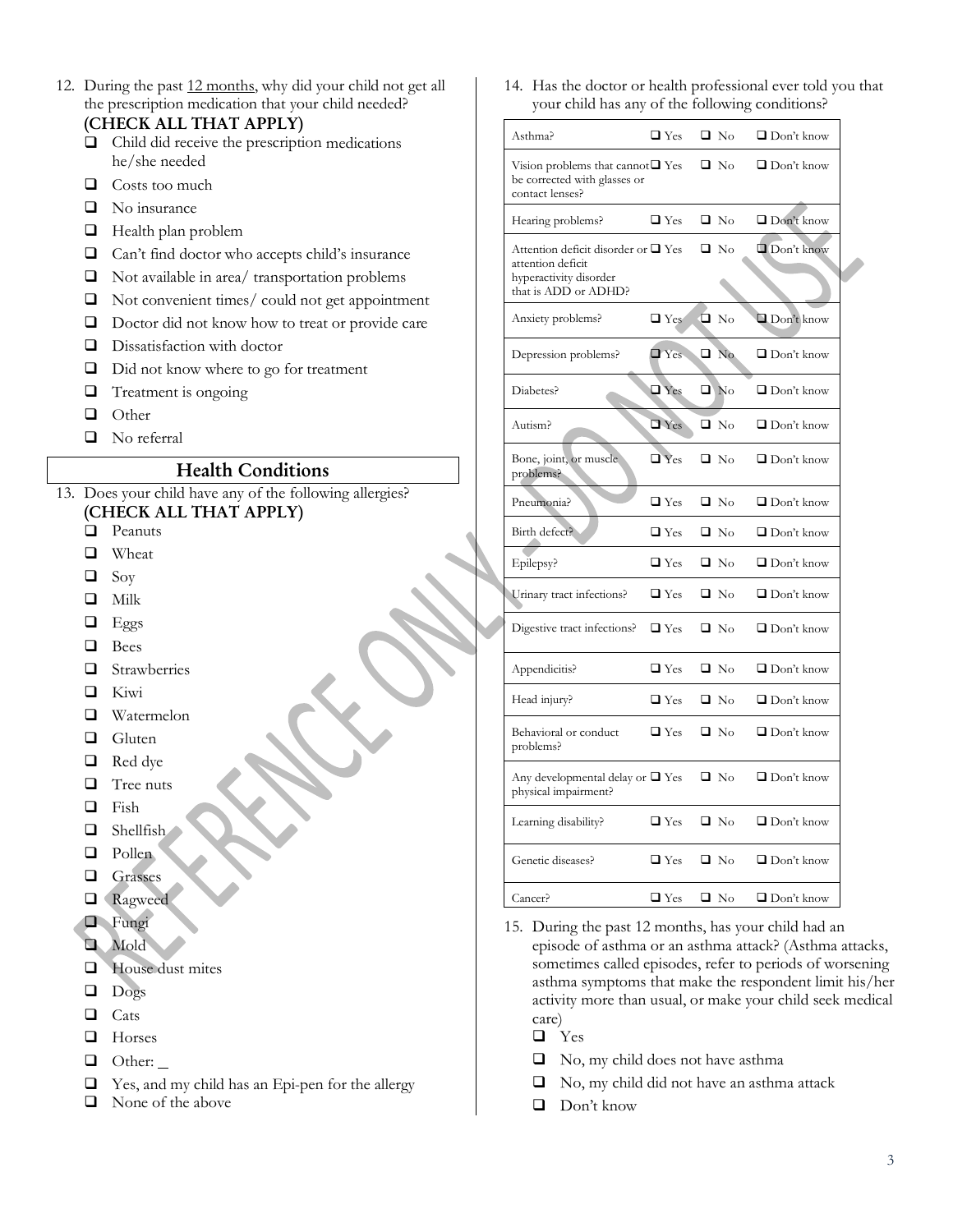16. Overall, do you think that your child has difficulties with one or more of the following areas? **(CHECK ALL**

#### **THAT APPLY)**

- **Emotions**
- **Q** Concentration
- **B**ehavior
- $\Box$  Being able to get along with people
- $\Box$  None of the above
- 17. How would you describe these difficulties?
	- **Q** Minor
	- **O** Moderate
	- **Q** Severe
	- Don't know
- 18. How are the difficulties being managed? **(CHECK ALL THAT APPLY)**
	- Family and friends take care of it
	- Get professional help
	- $\Box$  Schools or day care
	- Don't need help

#### **Medical Home**

**A personal doctor or nurse isa health professional who knows your child well and is familiar with your child's health history. This can be a general doctor, a pediatrician, a specialist doctor, a nurse practitioner, or a physician assistant.**

- 19. Do you have one or more persons you think of as your child's personal doctor or nurse?
	- □ Yes
	- $\Box$  No
	- $\Box$  Don't know
- 20. Which one particular clinic, health center, doctor's office, or other place does your child usually go to if they are sick or you need advice about their health?
	- A doctor's office
	- $\Box$  A public health clinic or community health center
	- A hospital outpatient department
	- A hospital emergency room
	- **U** Urgent care center
	- In-store health clinic (ex: CVS, Walmart, Giant Eagle, etc.)
	- $\Box$  Some other kind of place
	- $\Box$  No usual place
	- Don't know

#### **Specialists are doctors like surgeons, heart doctors, allergy doctors, psychiatrists, skin doctors, and others who specialize in one area of health care.**

21. Have you looked for any of the following specialists for your child?

| Heart doctor?     | Referred.      | $\Box$ Referred | $\Box$ Did not look/ |
|-------------------|----------------|-----------------|----------------------|
|                   | but did not go | and went        | Not applicable       |
| Ear, Nose and     | Referred,      | $\Box$ Referred | $\Box$ Did not look/ |
| Throat doctor?    | but did not go | and went        | Not applicable       |
| Endocrinologist?  | Referred.      | $\Box$ Referred | $\Box$ Did not look/ |
|                   | but did not go | and went        | Not applicable       |
| Psychiatrist?     | Referred.      | $\Box$ Referred | $\Box$ Did not look/ |
|                   | but did not go | and went        | Not applicable       |
| Oncologist        | Referred,      | $\Box$ Referred | $\Box$ Did not look/ |
| (Cancer doctor)?  | but did not go | and went        | Not applicable       |
| Geneticist (DDC)? | Referred,      | $\Box$ Referred | $\Box$ Did not look/ |
|                   | but did not go | and went        | Not applicable       |
| Other specialist? | Referred,      | Referred        | $\Box$ Did not look/ |
|                   | but did not go | and went        | Not applicable       |

**Children sometimes need other special types of services that they can't get from their personal doctor or nurse. For example, children may need special services like physical therapy, medical equipment like wheelchairs, special educational services, or counseling.**

- 22. During the past 12 months, did your child need any type of special services for his/her health?
	- Medical Equipment (wheelchairs, etc.)
	- $\Box$  Physical therapy
	- $\Box$  Occupational therapy
	- $\Box$  Speech therapy
	- $\Box$  Special education
	- **Q** Counseling
	- $\Box$  Out of home care
	- Respite care
	- My child did not need any special services or equipment

### **Oral Health**

- 23. How long has it been since your child last saw a dentist? (include all types of dentists, such as orthodontists, oral surgeons, and all other dental specialists)
	- $\Box$  My child is not old enough to go to the dentist
	- $\Box$  Within the past year (anytime less than 12 months) ago)
	- $\Box$  Within the past 2 years (1 year but less than 2 years ago)
	- $\Box$  Within the past 5 years (2 years but less than 5 years ago)
	- $\Box$  5 or more years ago
	- **Q** Never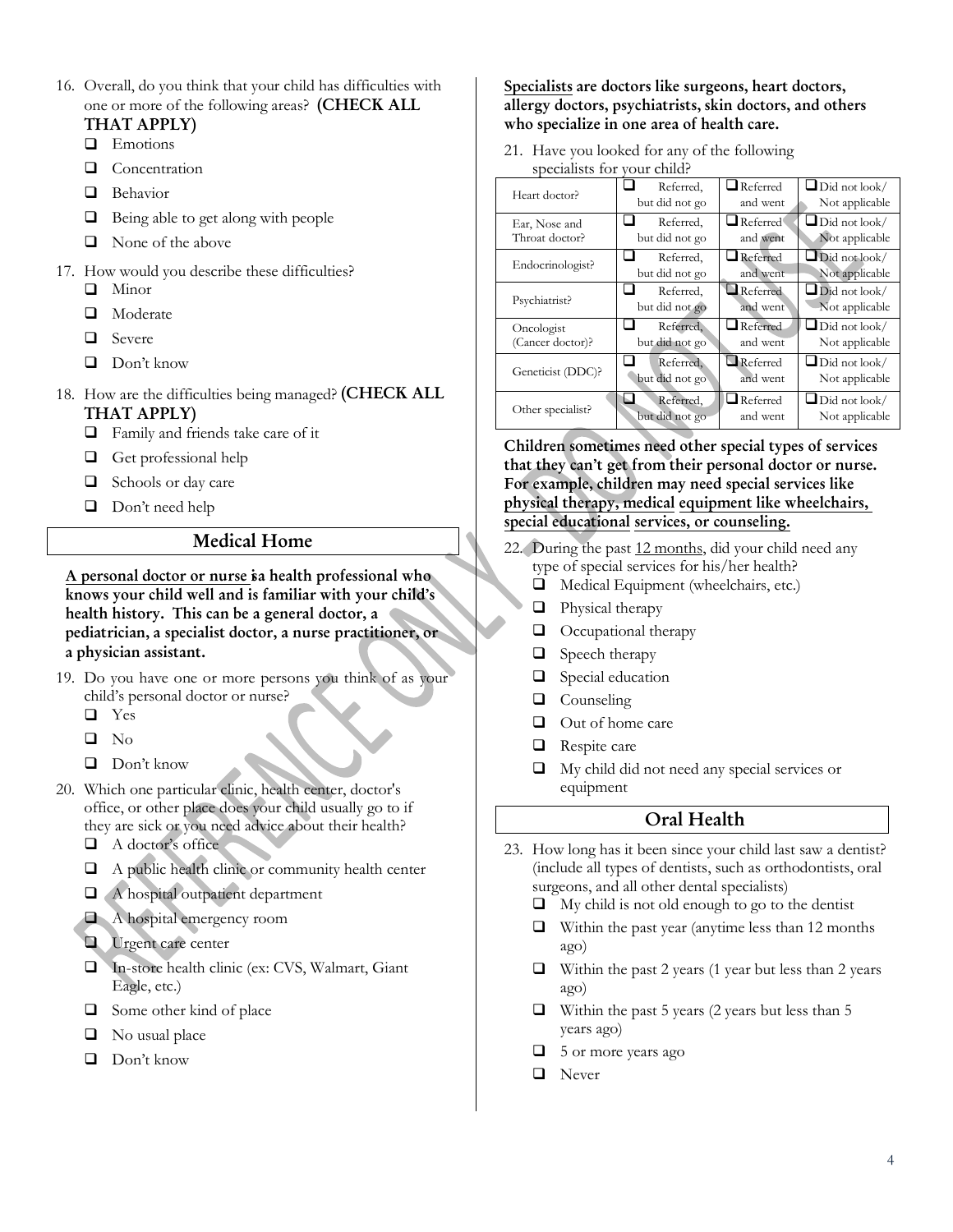- 24. Why did your child not get all the dental care they needed? **(CHECK ALL THAT APPLY)**  $\Box$  My child is not old enough to go to the dentist
	- $\Box$  They did get all of the dental care they needed
	- $\Box$  Costs too much
	- **No** insurance
	- $\Box$  Health plan problem
	- $\Box$  Can't find dentist who accepts child's insurance
	- $\Box$  Not available in area/ transportation problems
	- $\Box$  Not convenient times/could not get appointment
	- Dentist did not know how to treat or provide care
	- $\Box$  Dissatisfaction with dentist
	- $\Box$  Did not know where to go for treatment
	- $\Box$  Child refused to go
	- **T** Treatment is ongoing
	- **Q** Other
	- No referral

#### **Miscellaneous Health**

25. How many days per week do you not have enough food such that your child goes to bed hungry?

- $\Box$  0 days
- $\Box$  1 day
- $\Box$  2 days
- $\Box$  3 days
- $\Box$  4 days
- $\Box$  5 days
- $\Box$  6 days
- $\Box$  7 days
- 26. During the past month, did your child regularly attend: **(CHECK ALL THAT APPLY)**

| A child care center?                                                                             | Yes        | Œ.<br>No.     | $\Box$ Don't know |
|--------------------------------------------------------------------------------------------------|------------|---------------|-------------------|
| Family-based child care<br>outside of your home?                                                 | □<br>Yes   | n<br>No       | $\Box$ Don't know |
| Child care in your home<br>provided by a baby sitter?                                            | □<br>Yes   | $\square$ No  | $\Box$ Don't know |
| Child care in your home<br>provided by a relative<br>other than a parent or<br>guardian?         | Yes        | $\Box$ No     | Don't know<br>l 1 |
| Child care outside of your<br>home provided by a<br>relative other than a<br>parent or guardian? | <b>Yes</b> | $\Box$ No     | $\Box$ Don't know |
| Nursery school,<br>preschool, or<br>kindergarten?                                                | Yes<br>п   | $\Box$ No     | $\Box$ Don't know |
| Elementary school?                                                                               | Yes        | $\rm No$<br>□ | Don't know<br>□   |
| Head Start or Early<br>Start program?                                                            | Yes        | No<br>-       | Don't know<br>ப   |

- 27. Does your childcare provider: **(CHECK ALL THAT APPLY)**
	- $\Box$  I do not have a childcare provider
	- **I** Isolate sick children
	- $\Box$  Make sick kids stay at home
	- Address health and hygiene issues
	- **None of the above**
- 28. Approximately how many days in the past 12 months did you or someone in your household miss work due to your child?
	- days missed to asthma
	- days missed to illnesses or injuries
	- days missed to medical appointments
	- days missed to behavioral, emotional problems
	- Don't work
	- Don't know
- 29. Are you currently concerned with:

| Your child's<br>academic<br>achievement?             | $\Box$ A lot | $\Box$ A little | $\Box$ Not at all |
|------------------------------------------------------|--------------|-----------------|-------------------|
| Having enough time<br>with your child?               | $\Box$ A lot | $\Box$ A little | $\Box$ Not at all |
| Your relationship<br>with your child?                | $\Box$ A lot | $\Box$ A little | $\Box$ Not at all |
| Learning difficulties<br>with your child?            | $\Box$ A lot | $\Box$ A little | $\Box$ Not at all |
| Your child's anxiety?                                | $\Box$ A lot | $\Box$ A little | $\Box$ Not at all |
| Your child's<br>depression?                          | $\Box$ A lot | $\Box$ A little | $\Box$ Not at all |
| Violence in the<br>home, school, or<br>neighborhood? | $\Box$ A lot | $\Box$ A little | $\Box$ Not at all |
| Your child talking?                                  | $\Box$ A lot | $\Box$ A little | $\Box$ Not at all |
| Your child crawling,<br>walking or running?          | $\Box$ A lot | $\Box$ A little | $\Box$ Not at all |
| Your child getting<br>along with others?             | $\Box$ A lot | $\Box$ A little | $\Box$ Not at all |
| Your child's self-<br>esteem?                        | $\Box$ A lot | $\Box$ A little | $\Box$ Not at all |
| How your child<br>copes with stressful<br>things?    | $\Box$ A lot | $\Box$ A little | $\Box$ Not at all |
| Substance abuse?                                     | $\Box$ A lot | $\Box$ A little | $\Box$ Not at all |
| Eating disorder?                                     | $\Box$ A lot | $\Box$ A little | $\Box$ Not at all |
| Being "bullied" by<br>classmates?                    | $\Box$ A lot | $\Box$ A little | $\Box$ Not at all |
| Risky behaviors?                                     | $\Box$ A lot | $\Box$ A little | $\Box$ Not at all |
| Cell phone and<br>technology use?                    | $\Box$ A lot | $\Box$ A little | $\Box$ Not at all |
| Internet use?                                        | $\Box$ A lot | $\Box$ A little | $\Box$ Not at all |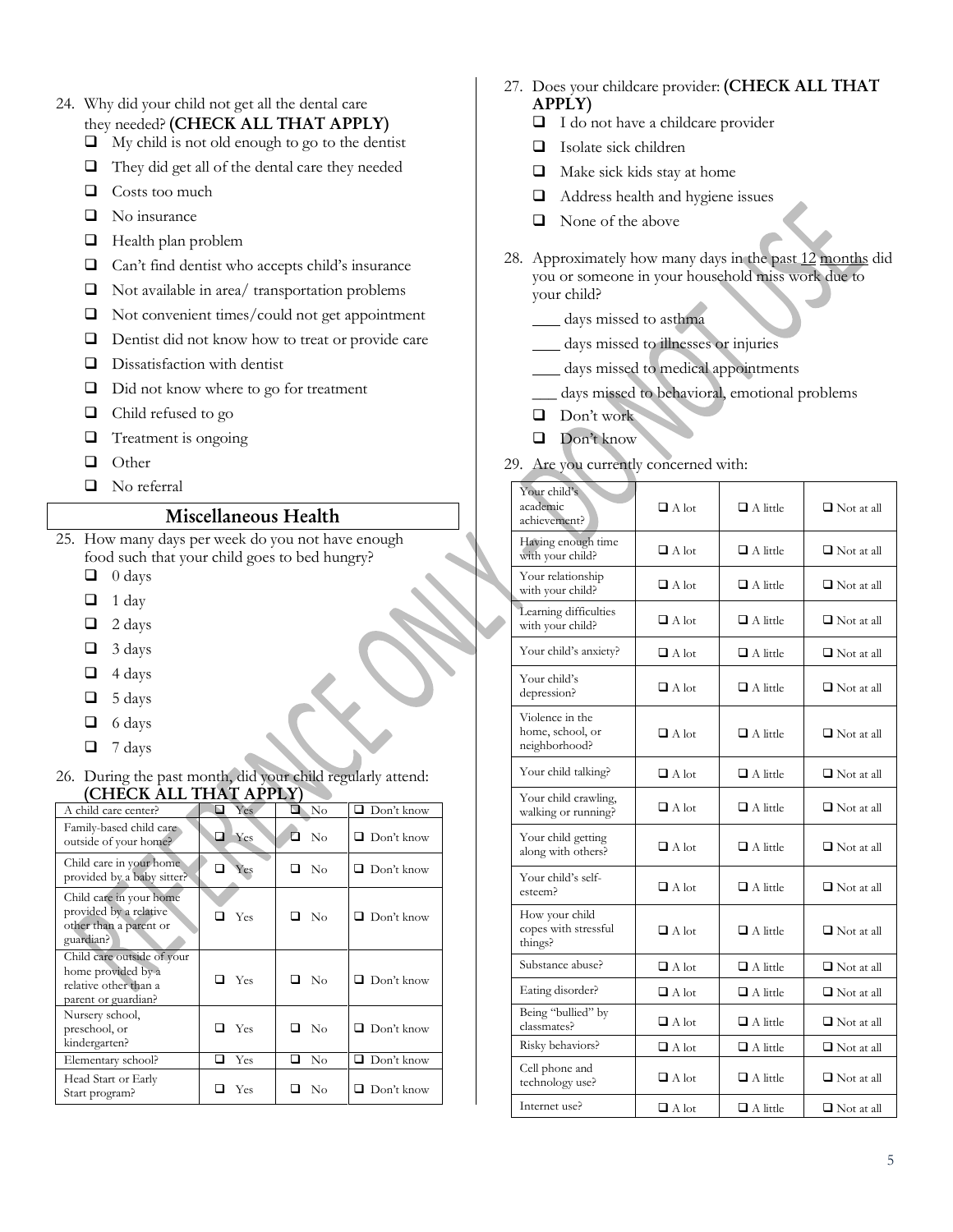- 30. During your last pregnancy, did you…**(CHECK ALL THAT APPLY)**
	- $\Box$  Get prenatal care within the first 3 months
	- Take a multi-vitamin
	- Smoke cigarettes
	- **Use alcohol**
	- $\Box$  Use marijuana
	- □ Use any drugs that were not prescribed
	- **Take folic acid**
	- **Experience domestic violence**
	- **Experience perinatal depression**
	- **Experience mild postpartum depression**
	- **Experience severe postpartum depression**
	- $\Box$  Properly wear a seat belt
	- $\Box$  None of these things
	- Not birth parent

### **Family Functioning**

31. During the past week, how many times did you or any family member take your child on any kind of outing, such as to the park, library, zoo, shopping, church, restaurants, or family gatherings?

number of times

- Don't know
- 32. During the past week, on how many days did all the family members who live in the household eat a meal together?

number of times

Don't know

33. How often does your child attend a religious service? number per month

**Q** Never

34. What time does your child usually get up in the morning and go to bed at night?



35. How often do you read to your child?

Almost never, my child has no interest

- Almost never, my child reads to his/herself
- $\Box$  A few times a year
- $\Box$  A few times a month
- $\Box$  A few times a week
- **Almost every day**
- $\Box$  Every day
- $\Box$  I do not read to my child
- 36. What forms of discipline do you use for your child? (**CHECK ALL THAT APPLY**)
	- $\Box$  Spanking
	- **T** Time out
	- **Q** Grounding
	- $\Box$  Take away privileges
	- Wash mouth out
	- **Q** Yell
	- **Q** Other
	- $\Box$  My child has not been disciplined
- 37. In general, how well do you feel you are coping with the day-to-day demands of parenthood/ raising children?
	- $\Box$  Very well
	- Somewhat well
	- **Not very well**
	- Not well at all
- 38. During this past month, how often have you felt your child is much harder to care for than most children
	- his/her age? **Never**
	- **Q** Sometimes
	- **D** Usually
	- **Q** Always
	- Don't know
- 39. During the past month, how often have you felt that your child does things that really bother you a lot?
	- **Q** Never
	- **Q** Sometimes
	- **U**sually
	- **Q** Always
	- $\Box$  Don't know
- 40. In general, what challenges do you face in regards to the day-to-day demands of parenthood/raising children?
	- **(CHECK ALL THAT APPLY)**
	- Child has special needs
	- Demands of multiple children
	- $\Box$  Alcohol and/or drug abuse
	- **D** Post-partum depression
	- $\Box$  Financial burdens
	- $\Box$  Difficulty with lifestyle changes
	- **Loss of freedom**
	- $\Box$  Being a single parent
	- **Q** Other
	- $\Box$  I do not have issues coping with any of the above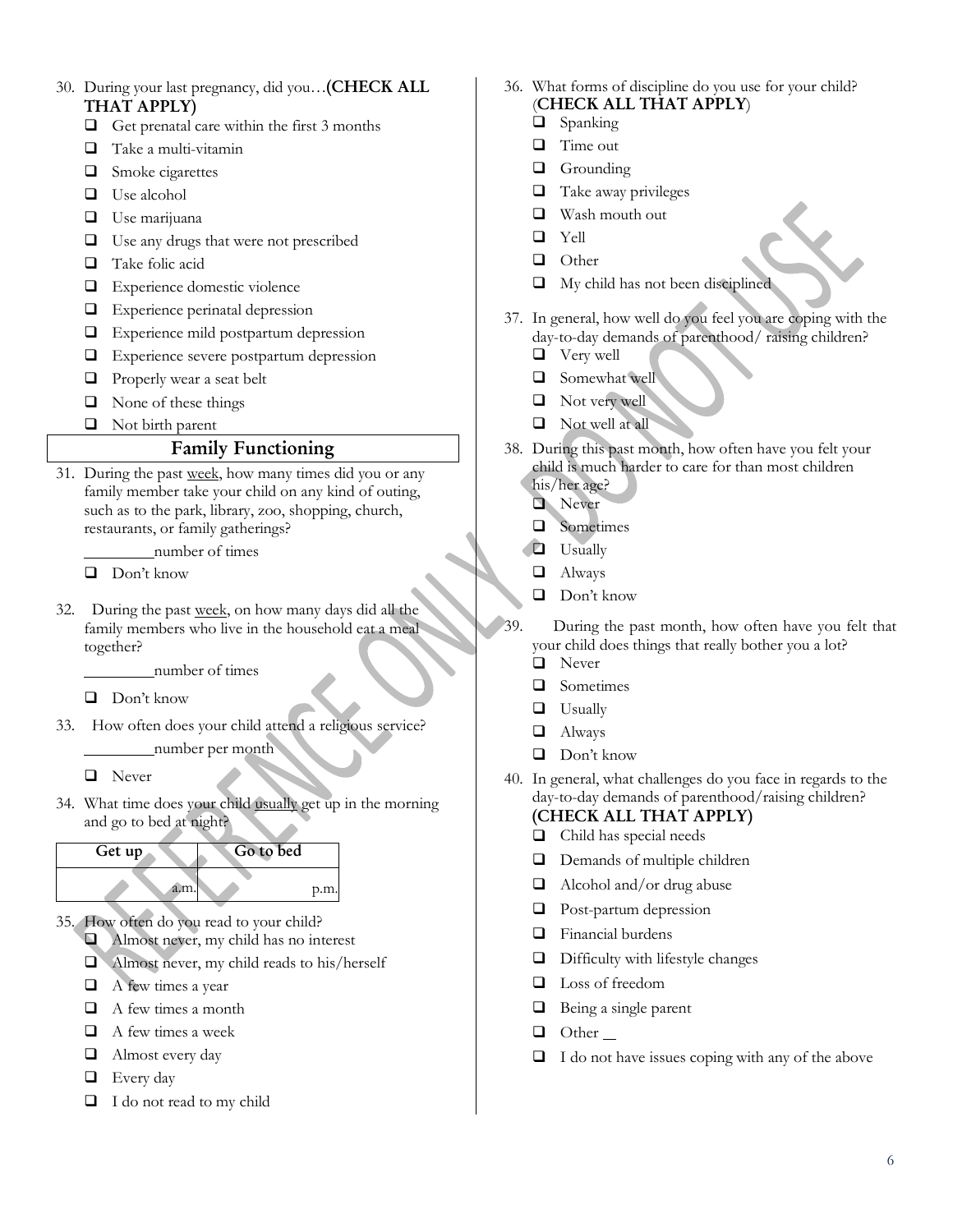### **Parental Health**

- 41. In general, your health is:
	- **Excellent**
	- Very good
	- Good
	- **D** Fair
	- **Q** Poor
- 42. In general, your mental and emotional health is:
	- **Excellent**
	- Very good
	- Good
	- **D** Fair
	- Poor
- 43. About how much do you weigh without shoes? POUNDS
- 44. About how tall are you without shoes?

| EНT<br>$\mathbb{H}^{\times}$ |  |
|------------------------------|--|
| СНЕ                          |  |

- 45. During the last 7 days, how many days did you engage in some type of exercise or physical activity for at least 30 minutes?
	- $\Box$  0 days
	- $\Box$  1 day
	- $\Box$  2 days
	- $\Box$  3 days
	- $\Box$  4 days
	- $\Box$  5 days
	- $\Box$  6 days
	- $\Box$  7 days
	- $\Box$  Unable to exercise

# **Neighborhood Characteristics**

- 46. How often do you feel your child is safe in your community or neighborhood?
	- **Q** Never
	- **Q** Sometimes
	- $\Box$  Usually
	- **Q** Always

47. There are people in my neighborhood that might be a bad influence on my child/children because of:

# **(CHECK ALL THAT APPLY)**

- $\Box$  I disagree, my neighborhood is safe.
- $\Box$  Drugs/alcohol activity
- **Bullying**
- □ Loud/ disrespectful noise levels
- $\Box$  Crime
- **Q** Gangs
- **Other:**
- 48. Have you talked with your child about what to do if he/she finds a gun (to stop, don't touch the gun, get away and tell a grown-up)?
	- Yes
	- $\Box$  No, it will not do any good
	- $\Box$  Not yet, but I plan to
	- $\Box$  No, they are not old enough

## **Weight Control**

49. On an average day of the week, how many hours does your child spend doing the following activities?

|   | Physical<br>Activity |   | TV                  |   | Video Games<br>(non-active) |   | Computer            |
|---|----------------------|---|---------------------|---|-----------------------------|---|---------------------|
|   | $0$ hours            |   | $0$ hours           |   | $0$ hours                   | ப | $0$ hours           |
|   | Less than<br>1 hour  |   | Less than<br>1 hour |   | Less than<br>1 hour         |   | Less than<br>1 hour |
| □ | 1 hour               | ப | 1 hour              | □ | 1 hour                      | □ | 1 hour              |
|   | 2 hours              |   | 2 hours             |   | 2 hours                     |   | 2 hours             |
|   | 3 hours              |   | 3 hours             |   | 3 hours                     |   | 3 hours             |
|   | 4 hours              |   | 4 hours             |   | 4 hours                     |   | 4 hours             |
|   | 5 hours              |   | 5 hours             |   | 5 hours                     |   | 5 hours             |
|   | $6+$ hours           |   | $6+$ hours          |   | $6+$ hours                  |   | $6+$ hours          |

- 50. What does your child usually eat for breakfast? **(CHECK ALL THAT APPLY)**
	- **Q** Nothing
	- $\Box$  My child rarely eats breakfast
	- **Q** Cereal
	- $\Box$  Milk
	- **Q** Toast
	- $\Box$  Eggs
	- **Q** Oatmeal
	- **Q** Yogurt
	- Bacon/sausage/ham
	- $\Box$  Pop Tart/donut/pastry
	- **D** Pizza
	- Soda pop
	- $\Box$  Fruit/fruit juice
	- **Q** Other
	- My child eats at the school breakfast program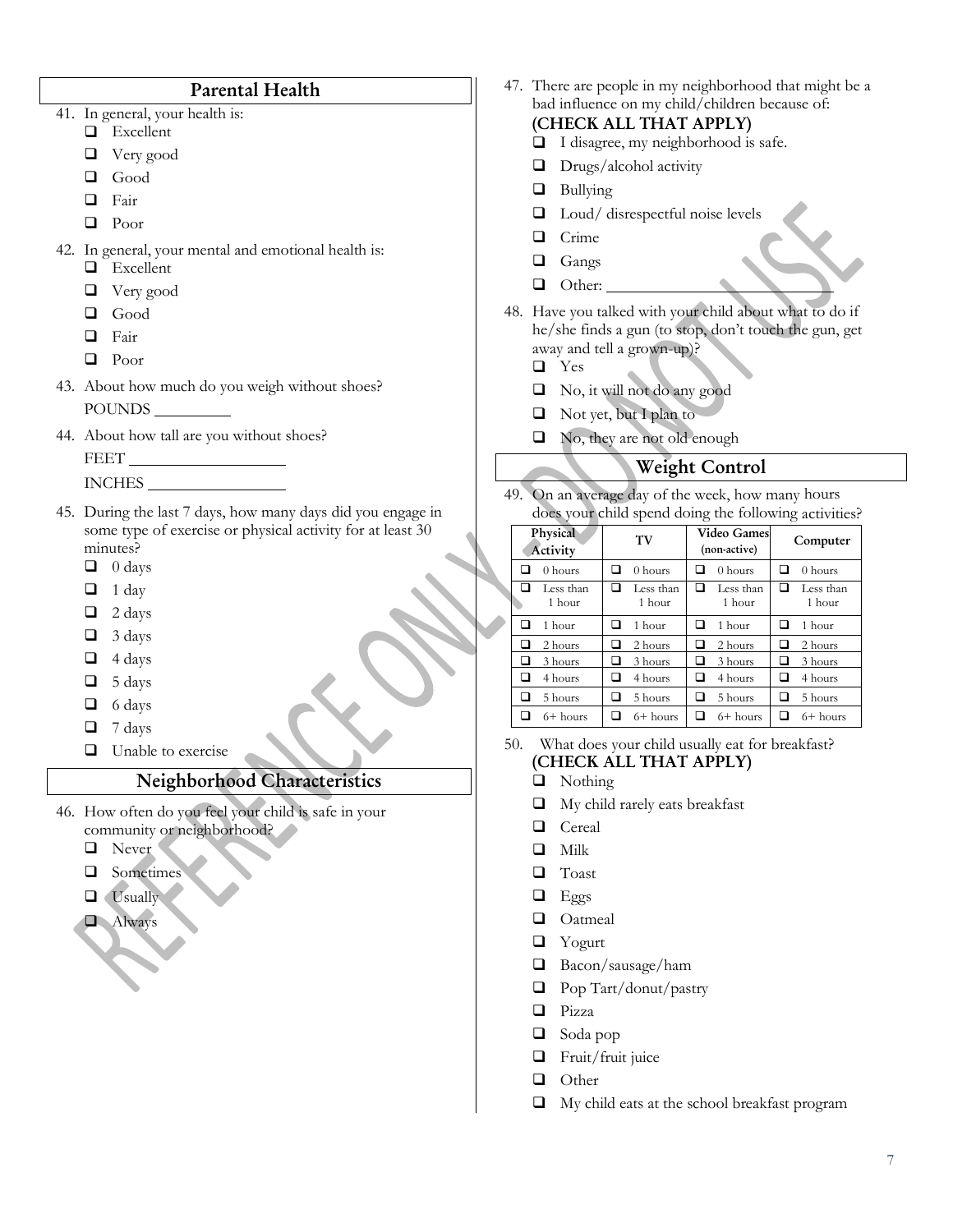- 51. On average how many servings of fruits and vegetables does your child have per day?
	- $\Box$  1 to 4 servings per day
	- $\Box$  5 or more servings per day
	- $\Box$  0 My child does not like fruits or vegetables
	- $\Box$  0 I cannot afford fruits or vegetables
	- $\Box$  0 I do not have access to fruits or vegetables

#### **Tobacco Control**

- 52. What are your rules about smoking inside your home or car? **(CHECK ALL THAT APPLY)**
	- $\square$  Smoking is allowed anywhere inside our home
	- Smoking is allowed, but only in certain rooms of our home
	- $\Box$  No one is allowed to smoke inside our home when children are present
	- No one is allowed to smoke inside our home at any time
	- $\Box$  Smoking is allowed anywhere inside our car
	- $\Box$  Smoking is allowed, but only with one or more of the windows open in the car
	- Smoking is allowed, but only if the children are not in the car
	- $\Box$  No one is allowed to smoke inside our car at any time

### **Early Childhood (0-5 Years Old)**

#### *IF YOU DO NOT HAVE A CHILD AGES 0-5 YEARS OLD, GO TO QUESTION 55*

- 53. Thinking back to your last pregnancy, just before you or your partner got pregnant, how did you feel about becoming pregnant?
	- You wanted to be pregnant sooner
	- You wanted to be pregnant later
	- $\Box$  You wanted to be pregnant then
	- You didn't want to be pregnant then or any time in the future
	- **Q** You don't recall

54. Did you use any of the following? **(CHECK ALL THAT APPLY)**

| Kidsfest                     | ◻      | Used it | □              | Did not | <b>□</b> | Never    |
|------------------------------|--------|---------|----------------|---------|----------|----------|
|                              |        |         |                | use it  |          | heard of |
| Car seat                     | □      | Used it | □              | Did not | □        | Never    |
| technician                   |        |         |                | use it  |          | heard of |
| Help Me                      | □      | Used it | ◘              | Did not | □        | Never    |
| Grow                         |        |         |                | use it  |          | heard of |
| Newborn                      | □      | Used it | □              | Did not | Ó        | Never    |
| home visits                  |        |         |                | use it  |          | heard of |
| Story time at                | ◻      | Used it | ◻              | Did not | ◘        | Never    |
| the library                  |        |         |                | use it  |          | heard of |
| Kindergarten                 | $\Box$ | Used it | $\Box$         | Did not | n        | Never    |
| readiness                    |        |         |                | use it  |          | heard of |
| programs                     |        |         |                |         |          |          |
| Health                       | $\Box$ | Used it | $\blacksquare$ | Did not | □        | Never    |
| Department                   |        |         |                | use it  |          | heard of |
| Immunization                 |        |         |                |         |          |          |
| clinics                      |        |         |                |         |          |          |
| Incredible                   | Ò      | Used it | $\Box$         | Did not | <b>□</b> | Never    |
| Years                        |        |         |                | use it  |          | heard of |
| Breastfeeding                | $\Box$ | Used it | □              | Did not | <b>□</b> | Never    |
| Counseling                   |        |         |                | use it  |          | heard of |
| Devereux                     | n      | Used it | ⊓              | Did not | ∩        | Never    |
| Early                        |        |         |                | use it  |          | heard of |
| Childhood                    |        |         |                |         |          |          |
| Assessment                   |        |         |                |         |          |          |
| (DECA)                       |        |         |                |         |          |          |
| Very                         | ◻      | Used it | ◻              | Did not | ◻        | Never    |
| Important<br>Kids            |        |         |                | use it  |          | heard of |
| Dinoschool                   | $\Box$ |         | □              |         | <b>□</b> |          |
|                              |        | Used it |                | Did not |          | Never    |
| <b>Starting Point</b>        |        |         |                | use it  |          | heard of |
|                              | ◻      | Used it | ❏              | Did not | <b>□</b> | Never    |
| Park District                | $\Box$ |         | $\Box$         | use it  | $\Box$   | heard of |
|                              |        | Used it |                | Did not |          | Never    |
|                              |        |         |                | use it  |          | heard of |
| <b>Head Start</b>            | □      | Used it | □              | Did not | □        | Never    |
|                              |        |         |                | use it  |          | heard of |
| <b>Bible</b>                 | □      | Used it | □              | Did not | ∩        | Never    |
| school/VBS/                  |        |         |                | use it  |          | heard of |
| Sunday school<br>Parent Talk |        |         | ◻              |         | □        |          |
| Newsletter                   | ❏      | Used it |                | Did not |          | Never    |
|                              |        |         |                | use it  |          | heard of |

# **Middle Childhood (6-11 Years Old)**

#### *IF YOU DO NOT HAVE A CHILD AGES 6-11 YEARS OLD, GO TO QUESTION 64*

- 55. What kind of school is your child currently enrolled in? **(CHECK ALL THAT APPLY) Q** Public
	-
	- **Q** Private or Parochial:
	- **Q** Charter
	- **Home-schooled**
	- $\Box$  Out of county school
	- □ Child is not enrolled in school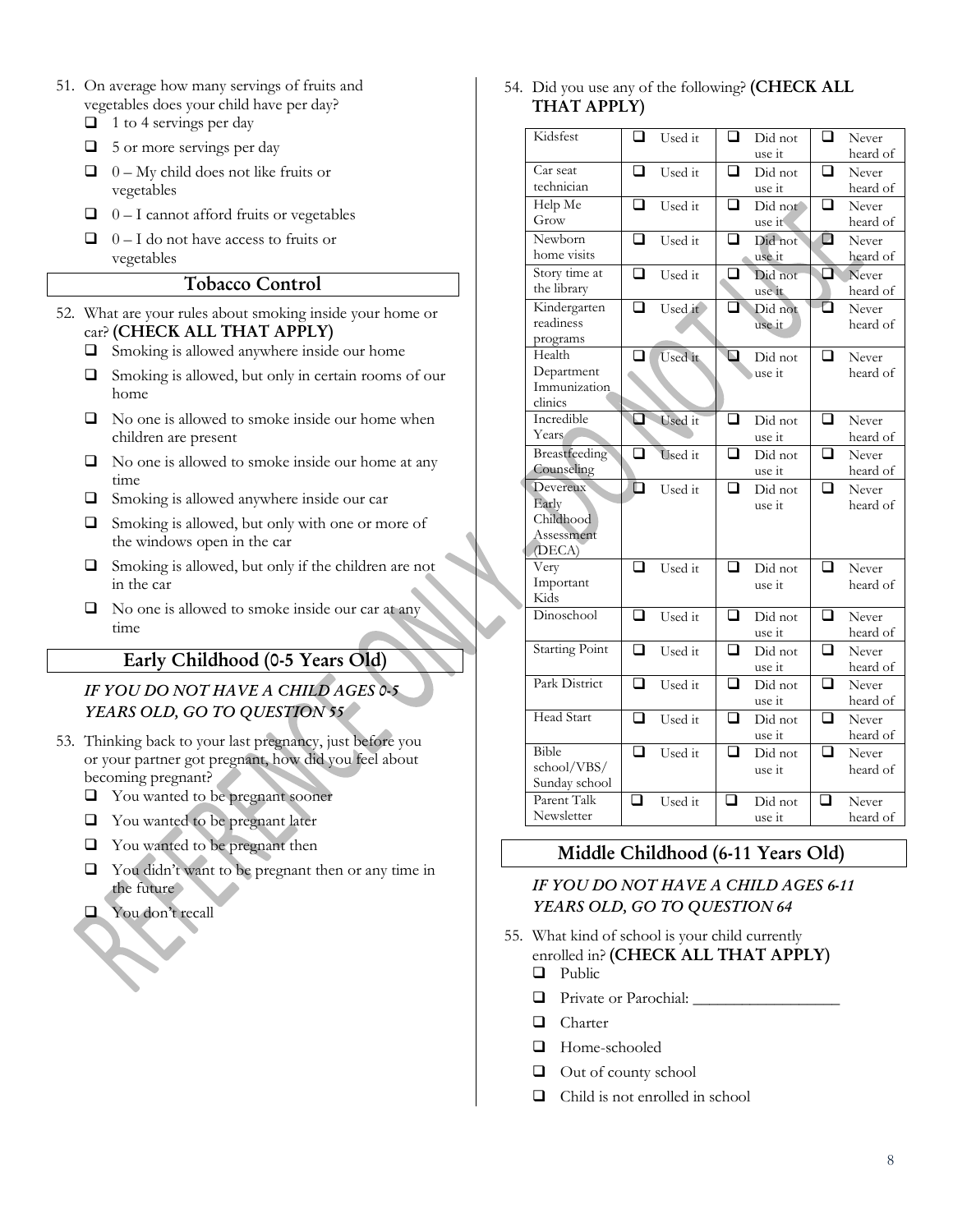- 56. How often do you feel your child is safe at school?
	- **Q** Never
	- **Q** Sometimes
	- **U**sually
	- **Q** Always
	- $\Box$  Not applicable
- 57. During the past 12 months, did your child participate in the following after school or on the weekends?

# **(CHECK ALL THAT APPLY)**

- A sports team or sports lessons
- $\Box$  A club or organization such as Scouts
- $\Box$  4H
- $\Box$  A religious group
- **Library** program
- $\Box$  Latchkey
- $\Box$  Some other organized activity
- $\Box$  None of the above
- 58. How much unsupervised time (time without an adult 18 or older) does your child have after school on an average school day?
	- **Less than one hour**
	- $\Box$  1 to 2 hours
	- $\Box$  3 to 4 hours
	- $\Box$  More than 4 hours
- 59. If your child has email, MySpace or Facebook account or other social network site, which of the following apply?

#### (**CHECK ALL THAT APPLY)**

- My child does not have an email, MySpace or Facebook account
- **I** I have my child's password
- I know all of the people in "my child's friends"
- $\Box$  My child's account is currently checked private
- My child's friends have the password
- $\Box$  My child has had problems as a result of email, MySpace or Facebook account
- 60. What types of bullying has your child experienced in the last year? **(CHECK ALL THAT APPLY)**
	- Physically bullied (e.g., hit or kicked)
	- Verbally bullied (e.g., teased, taunted, or called harmful names)
	- Indirectly bullied (e.g., spread mean rumors or kept out of a "group")
	- □ Cyber bullied (e.g., teased, taunted, or threatened by e-mail, cell phone, or other electronic methods)
	- $\Box$  None of the above
	- Don't know
- 61. Have you ever contacted any of the following agencies to help you with problems you have with your child?
	- (**CHECK ALL THAT APPLY**)
	- **Nental health**
	- $\Box$  Faith based agency
	- **J** Iuvenile court
	- □ Child's school
	- **Law enforcement**
	- **Q** Children's services
	- $\Box$  No, I have not called an agency for problems with child
- 62. When do you think the following sexual health education topics should be covered? **(CHECK**

#### **ALL THAT APPLY)**

| Reproductive<br>system | Abstinence &<br>refusal skills (how<br>to say NO) | Birth control &<br>the use of<br>condoms |
|------------------------|---------------------------------------------------|------------------------------------------|
| Grades K-2             | Grades K-2                                        | $\Box$ Grades K-2                        |
| $\Box$ Grades 3-5      | $\Box$ Grades 3-5                                 | $\Box$ Grades 3-5                        |
| Grades 6-8             | $\Box$ Grades 6-8                                 | $\Box$ Grades 6-8                        |
| □ Grades 9-12          | $\Box$ Grades 9-12                                | $\Box$ Grades 9-12                       |
| $\Box$ Not at all      | $\square$ Not at all                              | $\Box$ Not at all                        |

63. Which of these topics have you discussed with your 6 to 11 year old child in the past year? **(CHECK ALL**

#### **THAT APPLY)**

- Refusal skills
- Alcohol
- **O** Tobacco
- $\Box$  Marijuana and other drugs
- $\Box$  Abstinence and how to refuse sex
- **Birth control**
- □ Condoms/safer sex/STD prevention
- $\Box$  Dating and relationships
- $\Box$  Eating habits
- **Body** image
- $\Box$  Screen time (TV or computer)
- $\Box$  Did not discuss any of the topics above

#### **Demographics**

- 64. What is your age?
- 65. What is your zip code?
- 66. Are you Amish?
	- Yes
	- $\Box$  No